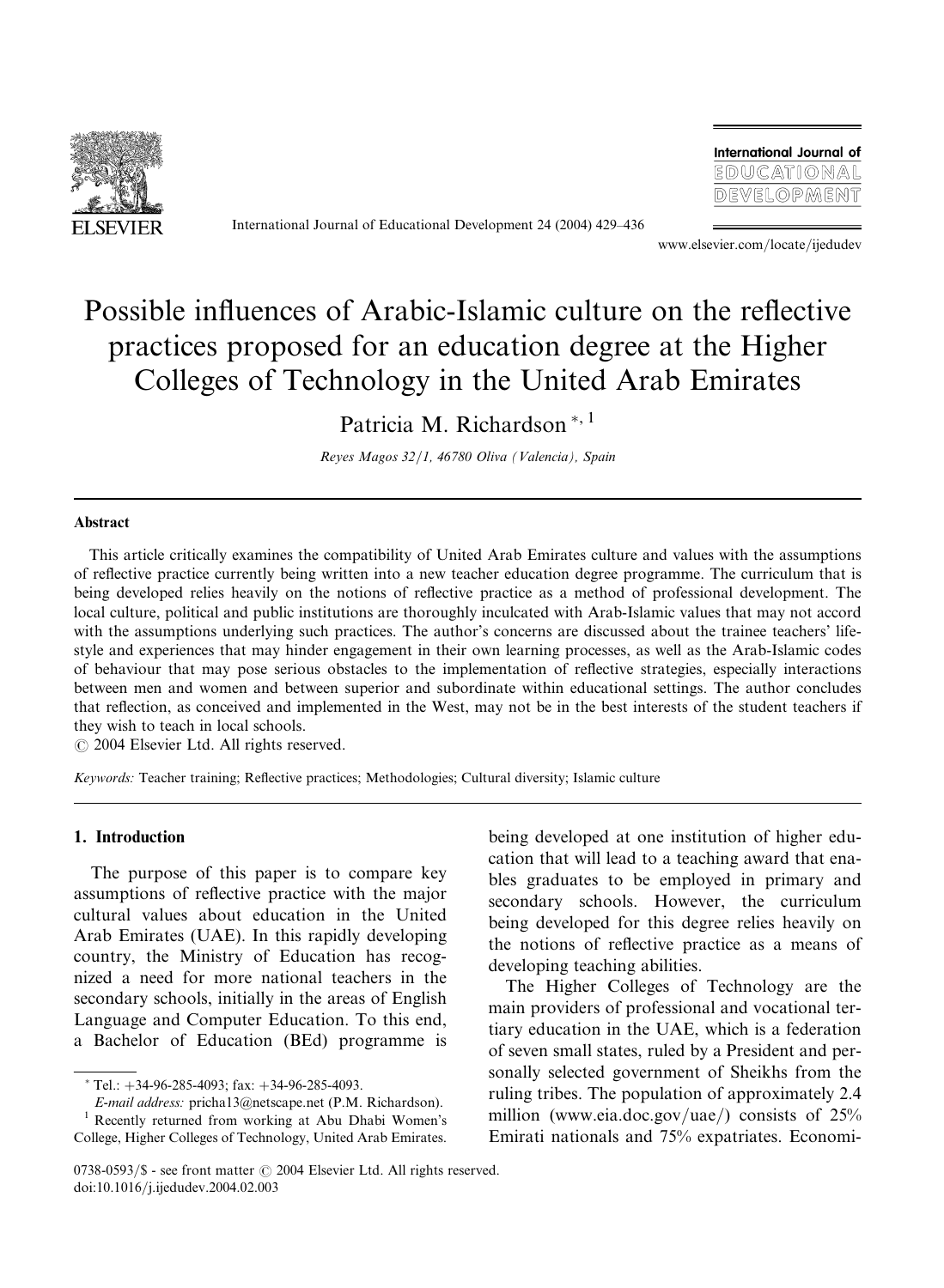cally, massive revenues from oil and gas 'rents' accrue directly to the state and the government distributes these oil rents to the national population in the form of secure government jobs, free public education, subsidised housing and medical services. Culturally the Emirates represent a stronghold of Muslim-Arab values which drive all aspects of life, as shown in the lack of separation between civil and religious law [\(Richardson,](#page--1-0) [2002](#page--1-0)).

The private sector of the economy is run mainly by an expatriate labour force and, until recently, jobs in this sector held little appeal for nationals, due to the lower salaries given and longer working hours required compared with the public sector. However, the UAE government recently instigated a programme of nationalisation in all sectors with a view to reducing the country's reliance on expatriate workers. This is partially driven by expressed concern from the government and Emirati society that traditional Arab-Islamic values are being eroded by ''western'' values, even though this appears to conflict with their desire for economic globalization and demand for international business practices. Despite these conflicts, UAE educational policy and practice is strongly influenced by cultural and religious ideologies [\(Richardson, 2002](#page--1-0)).

At the Higher Colleges of Technology (HCT), several teacher education programmes are being developed to cater for future Emiratisation (nationalisation) of the teaching profession. According to National Consultative Council officials, there is a great need for local teachers in schools and other institutes in the country, and officials called for training of UAE graduates to take up jobs as teachers ([Gulf News, 2000](#page--1-0)). In the case under discussion, I was involved in developing a teaching practicum for the BEd programme. Although the degree could be for both men and women teacher trainees, the concerns I address in this paper are solely about women students, as I worked in a women-only college and my observations and experiences of culture and customs relate mainly to Emirati women students.

Colleagues who are developing these degree awards come mainly from Australia, North America, Ireland and the UK, bringing with them

'western' notions of knowledge and educational practices. Because of the educational backgrounds and experiences of these curriculum writers, reflective practices are automatically included as key components of teacher education programmes. Such inclusion can be attributed to the popularity and widespread influence of the constructivist paradigm, in particular, its use on professional development courses at postgraduate level in Australia and Great Britain [\(Crossley and](#page--1-0) [Vulliamy, 1997](#page--1-0)).

These reflective practices are assumed to be essential elements in the development of teaching effectiveness and promoting a sense of professionalism among trainee teachers. As [Irvine \(1999: 1\)](#page--1-0) says, to enable this,

... opportunities for critical reflexiveness that go beyond simply the review of practice and classroom management skills will have to be regarded as a central element. Trainee teachers, therefore, will need to be required to interrogate curriculum content, context and value, along with establishing its relevance for the students they teach, to ensure that the skills, knowledge and understanding gained by their students are helping to prepare them for the uncertainty of the world to come.

As [Minnis \(1999\)](#page--1-0) reports in his article about Brunei's education system, (which is also a predominantly Muslim country), many western teacher educators are committed to a constructivist epistemology and ideology, ''that is one in which knowledge is personally empowering and fulfilling and, through individual enlightenment, society is enriched'' ([Grundy & Hatton](#page--1-0) [1995 cited by Minnis 1999: 172\)](#page--1-0). Minnis also cites recent research that emphasises the problems that can occur when western educational concepts and innovations are uncritically transferred to foreign cultures. This is supported by [Hofstede's 1980](#page--1-0) [and 1997](#page--1-0) comparative studies on the problems occurring when western business practices are imported to developing countries.

Minnis concludes that educational practices must be filtered through the local culture if they are to be successfully adapted and states that a